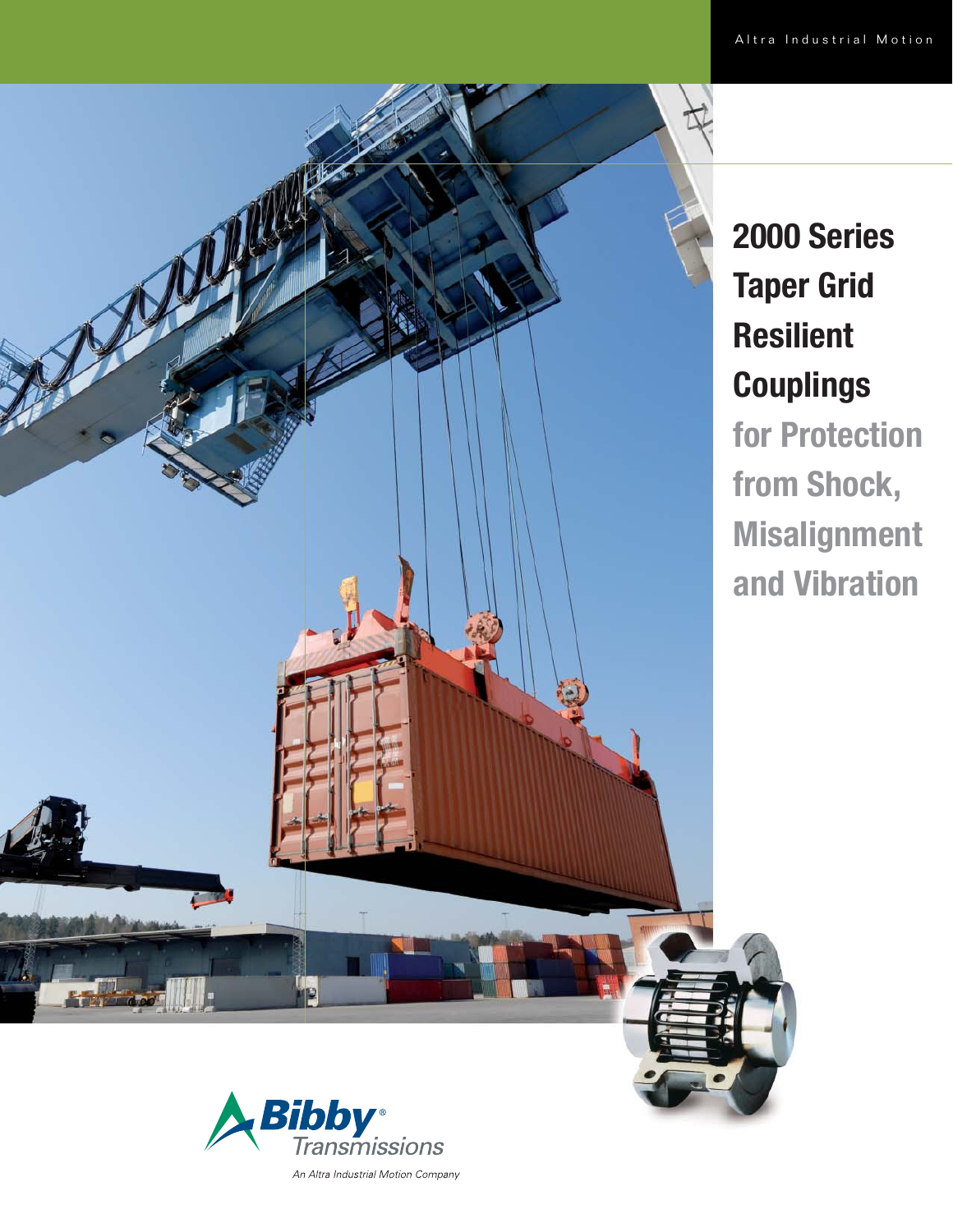# **Bibby Taper Grid Resilient Couplings**

Dr. James Bibby originally invented the Resilient Coupling in 1917 and the 2000 series is the latest development of this well accepted product.

This Bibby Transmissions product has become universally accepted where reliable protection against shaft misalignment, vibration and shock is desirable.

Since those early days refinements in design and material specifications have kept pace with advancing technology, achieving significant improvements in power/weight ratios.



### **Principles**

Positive protection against the damaging effects of shock loads, impact loads and vibration.

The Series 2000 is torsionally flexible. The circumferential flexibility is progressive due to the curved profile of the grooves - 'state-of-the-art' in resilient coupling design.



### **Accommodating Shaft Misalignment and End-Float**

The Series 2000 will accommodate combinations of misalignment present at set-up or occurring during machine displacement, settlement, etc.

# *Limited End-Float kits are available on request.*

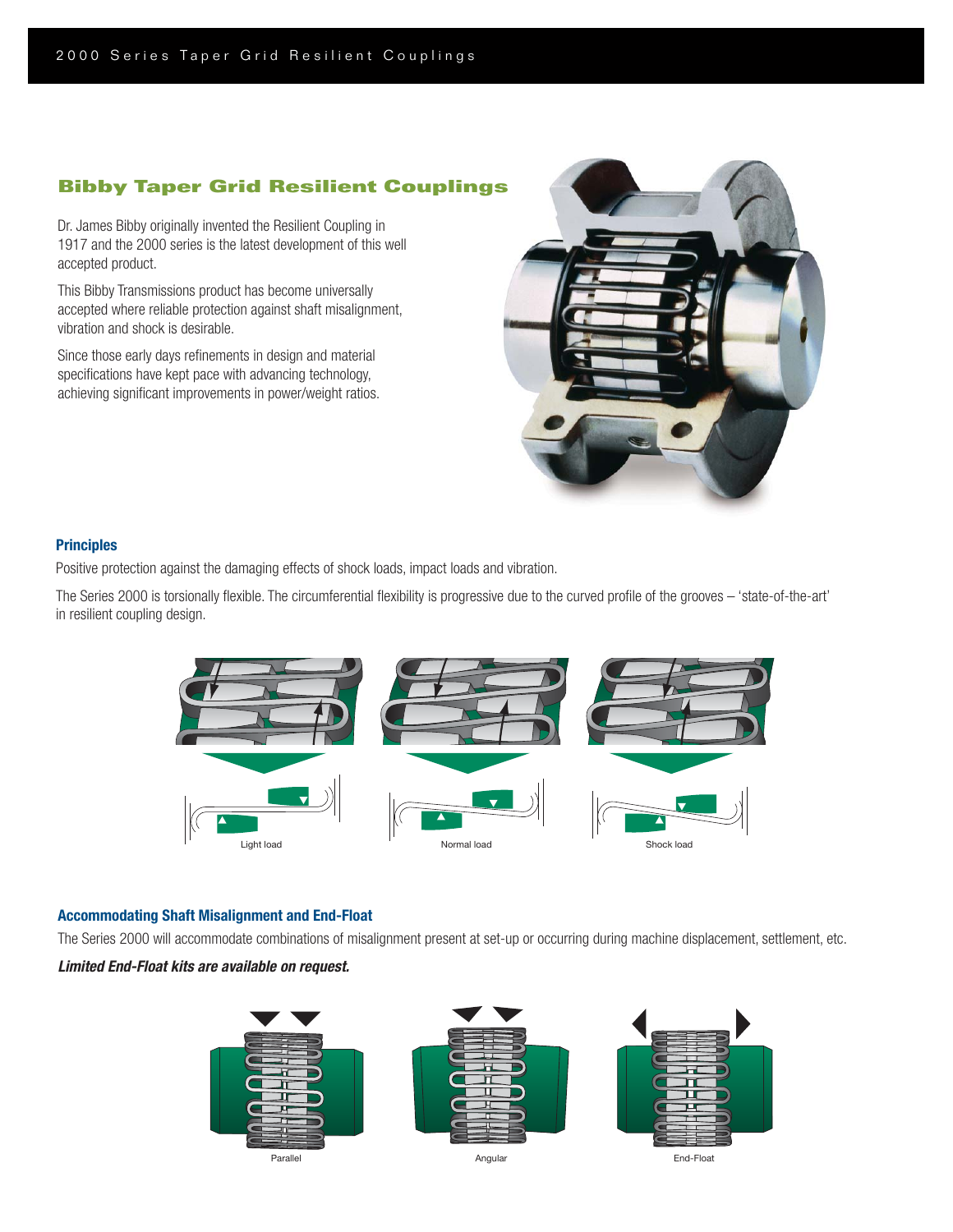

| Set Screw Ø x Length<br>(Cone Point) | Position 'S' from<br>Hub Faces            |
|--------------------------------------|-------------------------------------------|
| M <sub>5</sub> X <sub>5</sub>        | $2020 = 35$<br>$2030 = 40$                |
| M6X6                                 | $2040 = 40$<br>$2050 = 45$<br>$2060 = 53$ |
| M8 X 8                               | $2070 = 54$<br>$2080 = 65$                |
| M <sub>10</sub> X <sub>10</sub>      | $2090 = 72$                               |

### **Recommended Fits Between Shafts and Hubs**

Coupling bore tolerances for sizes up to and including 2090T can be specified to suit a transition fit with the shaft. In these instances axial restraint of the hub should be provided by set screws. Relative sizes and positions are given in the table at the left.

For sizes above 2090T or where interference fits are preferred for smaller coupling sizes, bore tolerances should provide an interference fit between shaft and hub of 0.0002 to 0.0007mm per mm of diameter.



### **Versatile Design**

Both 2000H and 2000V couplings feature identical hubs and grid springs, the different cover styles endowing the units with great versatility - one is horizontally split, the other is vertically split.

All coupling components are designed to be interchangeable with other taper grid couplings.



### **Easy Installation and Maintenance**

The grid springs are easily installed by hand or with a soft mallet. The cover fasteners can be tightened with standard wrenches. Every Bibby Transmissions' Series 2000 coupling is delivered with detailed installation instructions.

Periodic lubrication of the coupling is required and each cover half is supplied with standard plugs which can be easily removed for re-lubrication. Extended lubrication periods and enhanced coupling life can be achieved by using high performance lubricants referred to in the maintenance instructions.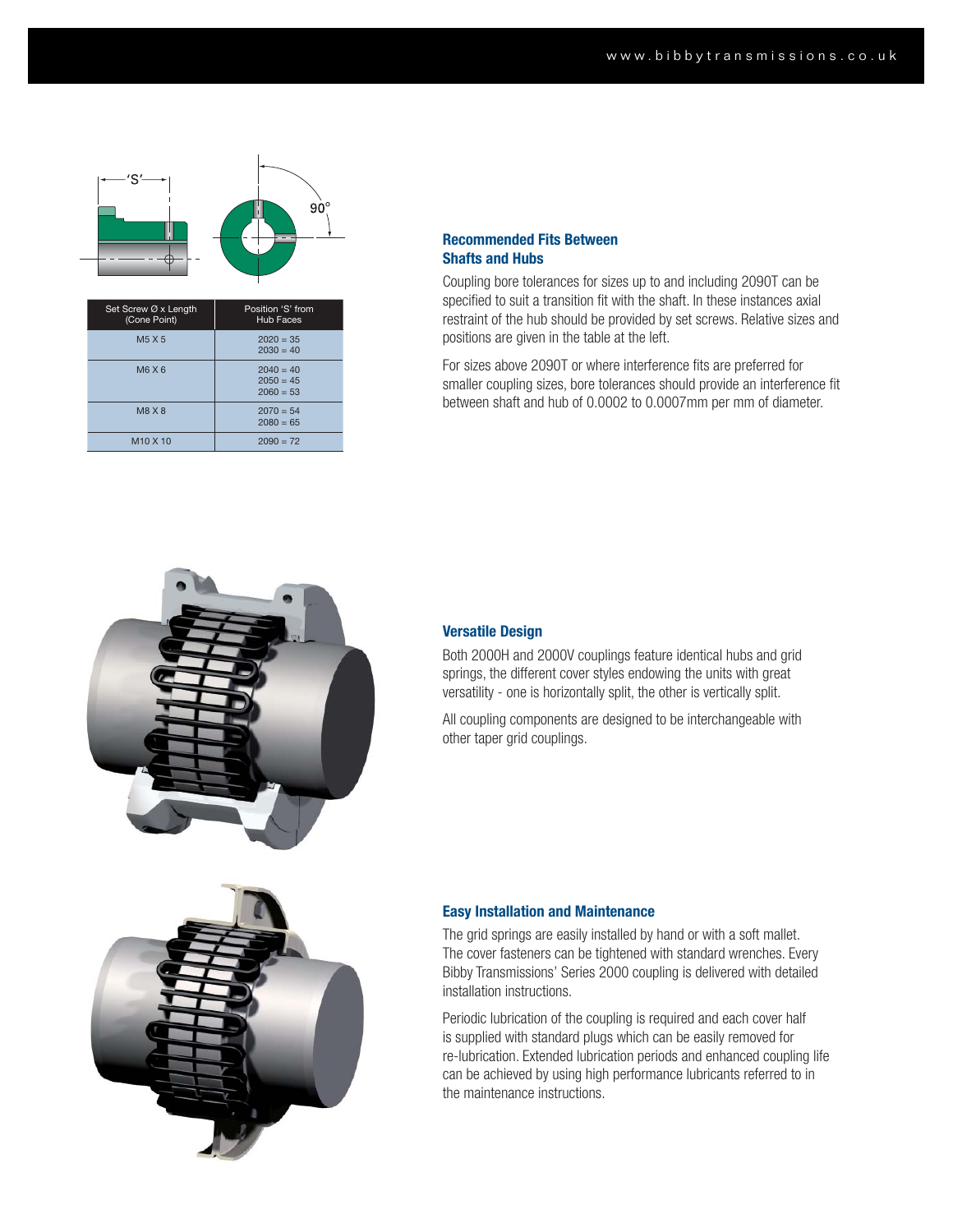# **Coupling Selection Procedure**

### **Table 1 – Service Factors**

Complimentary to customers special knowledge of their own equipment

| <b>Torque Demands</b><br><b>Driven Machine</b> | Typical applications for electric motor or<br>turbine driven equipment                                                             | <b>Typical</b><br>Service<br>Factor   |
|------------------------------------------------|------------------------------------------------------------------------------------------------------------------------------------|---------------------------------------|
|                                                | Constant Torque such as Centrifugal Pumps,<br><b>Blowers and Compressors</b>                                                       |                                       |
|                                                | Continuous duty with some torque variations<br>including Extruders, Forced Draft Fans                                              | 1.5                                   |
|                                                | Light shock loads such as Briquetting Machine,<br>Rubber Calendar or Crane and Hoist                                               | $\mathcal{P}$                         |
|                                                | Moderate shock loading as expected from a<br>Car Dumper, Ball Mill or Vibrating Screen                                             | 2.5                                   |
|                                                | Heavy shock load with some negative torques<br>from Crushers, Hammer Mill and Barking Drum                                         | 3                                     |
|                                                | Applications like Reciprocating Compressors<br>with frequent torque reversals, which do not<br>necessarily cause reverse rotations | <b>Consult Bibby</b><br>Transmissions |

### **Table 2**

| <b>Number of Cylinders</b>               | <b>Service Factor</b> |  |  |  |  |  |
|------------------------------------------|-----------------------|--|--|--|--|--|
| 6 and over                               | $0.5 + S.F.$ Table 1  |  |  |  |  |  |
| 4 or less                                | $1.0 + S.E$ Table 1   |  |  |  |  |  |
| Less than 4 refer to Bibby Transmissions |                       |  |  |  |  |  |

### **Information Required**

- Type of Prime Mover
- Kilowatt (kW) or Torque Rating
- Rotational speed rpm
- What application the coupling is to be used on
- Type of duty (eg. reversing or unidirectional, frequency of starts and peak torques)
- Diameter of drive and driven shafts
- Any limitation of axial travel
- Any other physical limitations
- Any other specific needs

### *Note: Where high peak loads can occur and for brake applications, please contact Bibby Transmissions.*

- The system peak torque is the maximum load created by the driving or driven equipment.
- Occasional peak torques of twice the catalog rating can be accommodated providing they occur less than 1000 times during the life of the coupling.
- For drives where the operation is near or actually passes through a major torsional natural frequency, a mass elastic analysis of the system is advised. When the Service Factor in Table 1 is greater than 2, consult your supplier or Bibby Transmissions.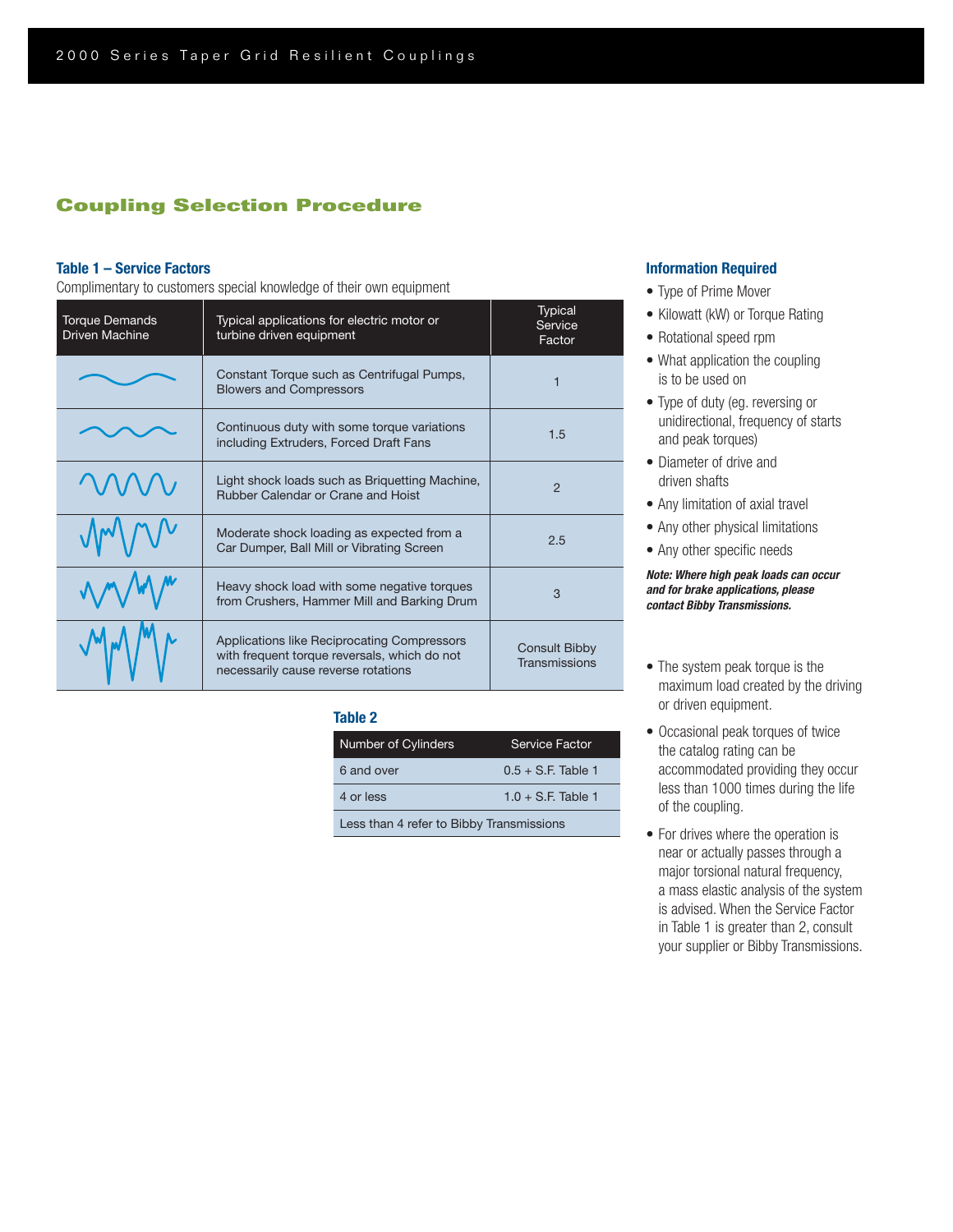### **Table 3**

| <b>Maximum Coupling Bore Sizes</b> |                                                                      |                              |  |  |  |  |  |  |
|------------------------------------|----------------------------------------------------------------------|------------------------------|--|--|--|--|--|--|
| <b>Duty Class</b>                  | <b>Load Classification</b>                                           | Max. Bore Size               |  |  |  |  |  |  |
| Uniform                            | Steady load, soft start, very rarely<br>subjected to maximum loading | Catalog<br>Maximum Bore      |  |  |  |  |  |  |
| Medium                             | Steady load with superimposed<br>cyclic load fluctuations            | <b>Boss Diameter</b><br>1.45 |  |  |  |  |  |  |
| Heavy                              | Repeated maximum load fluctuations/<br>shock loads                   | <b>Boss Diameter</b><br>1.5  |  |  |  |  |  |  |
| <b>Extra Heavy</b>                 | Regularly subjected to fully<br>reversing maximum loads              | <b>Boss Diameter</b><br>1.6  |  |  |  |  |  |  |

### **Bibby Coupling Selection** (If in doubt, please consult your supplier)



**Having selected the coupling type and size, now check the following on pages 6 and 7.**

- That the coupling running speed is lower than the permitted maximum.
- That the shaft spacing and coupling dimensions can be accommodated.
- That the maximum bore is suitable for the shaft. (If not, go to next size above and check again.)
- Acceptability of key stresses and boss strength for your specific duty. Refer to Table 3.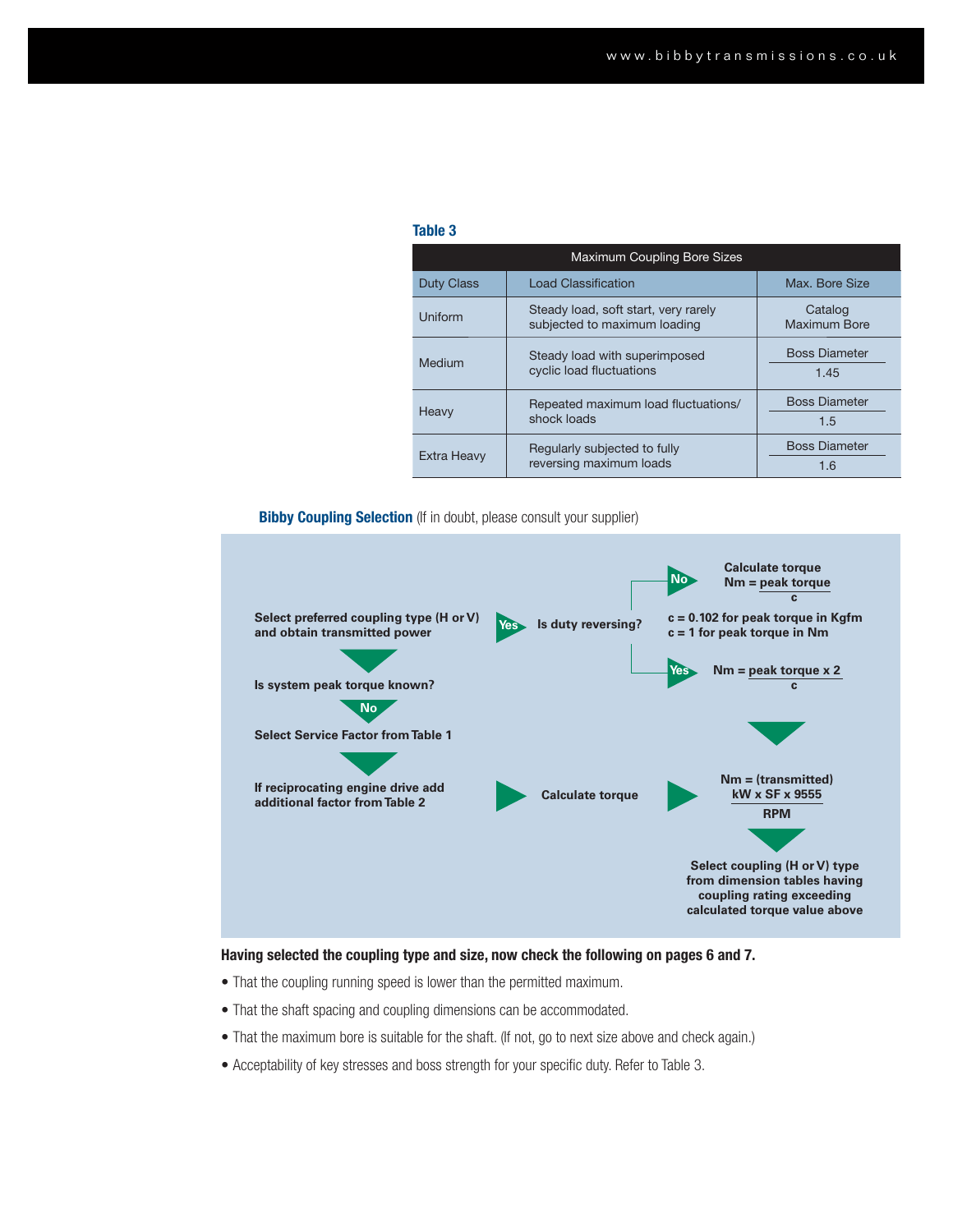# **Model 2000H**

- Horizontally Split Cover
- General purpose
- Easy access to grid minimizes downtime
- Ideal for limited space applications
- Stop lug in cover prevents spinning during reversing service



| Size | Coupling<br>Rating Nm | Max<br>Speed | Min Bore<br>mm | $^{\circledR}$<br>Max Bore<br>mm | $\bigcirc$<br>Cplg Wt.<br>Kg | $\circled{0}$<br>MR2/<br>kgm2 | $\mathsf{A}$<br>mm | B.<br>mm | $\mathsf{C}$<br>mm | D<br>mm | J<br>mm | Gap<br>mm |
|------|-----------------------|--------------|----------------|----------------------------------|------------------------------|-------------------------------|--------------------|----------|--------------------|---------|---------|-----------|
| 2020 | 52                    | 4500         | 13             | 27                               | 1.8                          | 0.0014                        | 102                | 98       | 47.5               | 39.7    | 67      | 3.2       |
| 2030 | 149                   | 4500         | 13             | 35                               | 2.4                          | 0.0022                        | 111                | 98       | 47.5               | 49.2    | 68      | 3.2       |
| 2040 | 249                   | 4500         | 13             | 44                               | 3.2                          | 0.0033                        | 118                | 105      | 50.8               | 57.2    | 70      | 3.2       |
| 2050 | 435                   | 4500         | 13             | 51                               | 5.2                          | 0.007                         | 138                | 124      | 60.3               | 66.7    | 79      | 3.2       |
| 2060 | 684                   | 4350         | 19             | 57                               | 7.1                          | 0.012                         | 151                | 130      | 63.5               | 76.2    | 92      | 3.2       |
| 2070 | 994                   | 4125         | 19             | 68                               | 10.1                         | 0.018                         | 162                | 156      | 76.2               | 87.3    | 95      | 3.2       |
| 2080 | 2050                  | 3600         | 25             | 83                               | 17.7                         | 0.045                         | 194                | 181      | 88.9               | 104.8   | 116     | 3.2       |
| 2090 | 3730                  | 3600         | 25             | 95                               | 24.5                         | 0.079                         | 213                | 200      | 98.4               | 123.8   | 122     | 3.2       |
| 2100 | 6280                  | 2440         | 42             | 108                              | 41.3                         | 0.18                          | 251                | 246      | 102.6              | 142.1   | 156     | 4.8       |
| 2110 | 9320                  | 2250         | 42             | 117                              | 53.6                         | 0.27                          | 270                | 259      | 127                | 160.4   | 163     | 4.8       |
| 2120 | 13700                 | 2025         | 60             | 137                              | 78.7                         | 0.51                          | 308                | 305      | 149.2              | 179.4   | 192     | 6.4       |
| 2130 | 19900                 | 1800         | 66             | 165                              | 118                          | 0.99                          | 347                | 330      | 161.9              | 217.5   | 195     | 6.4       |
| 2140 | 28600                 | 1650         | 66             | 184                              | 176                          | 1.85                          | 384                | 375      | 184.1              | 254     | 201     | 6.4       |
| 2150 | 37000                 | 1500         | 108            | 215                              | 228                          | 3.49                          | 453                | 372      | 183                | 270     | 272     | 6.4       |
| 2160 | 51000                 | 1350         | 120            | 240                              | 310                          | 5.82                          | 502                | 402      | 198                | 305     | 278     | 6.4       |
| 2170 | 67800                 | 1225         | 135            | 280                              | 448                          | 10.42                         | 567                | 438      | 216                | 356     | 307     | 6.4       |
| 2180 | 94000                 | 1100         | 150            | 300                              | 619                          | 18.3                          | 630                | 484      | 239                | 394     | 321     | 6.4       |
| 2190 | 124000                | 1050         | 150            | 335                              | 776                          | 26.2                          | 676                | 524      | 260                | 437     | 325     | 6.4       |
| 2200 | 169000                | 900          | 178            | 360                              | 1057                         | 43.5                          | 757                | 565      | 280                | 498     | 356     | $6.4\,$   |

1 **Coupling weight and MR2 with no bore**

2 **Max bores stated above use rectangular parallel keyways to BS 4235 pt 1: 1972 or DIN 6885 sht 1: 1969**

**Other couplings available are spacer and half spacer models. Also couplings with disc or drum brakes can be supplied.**

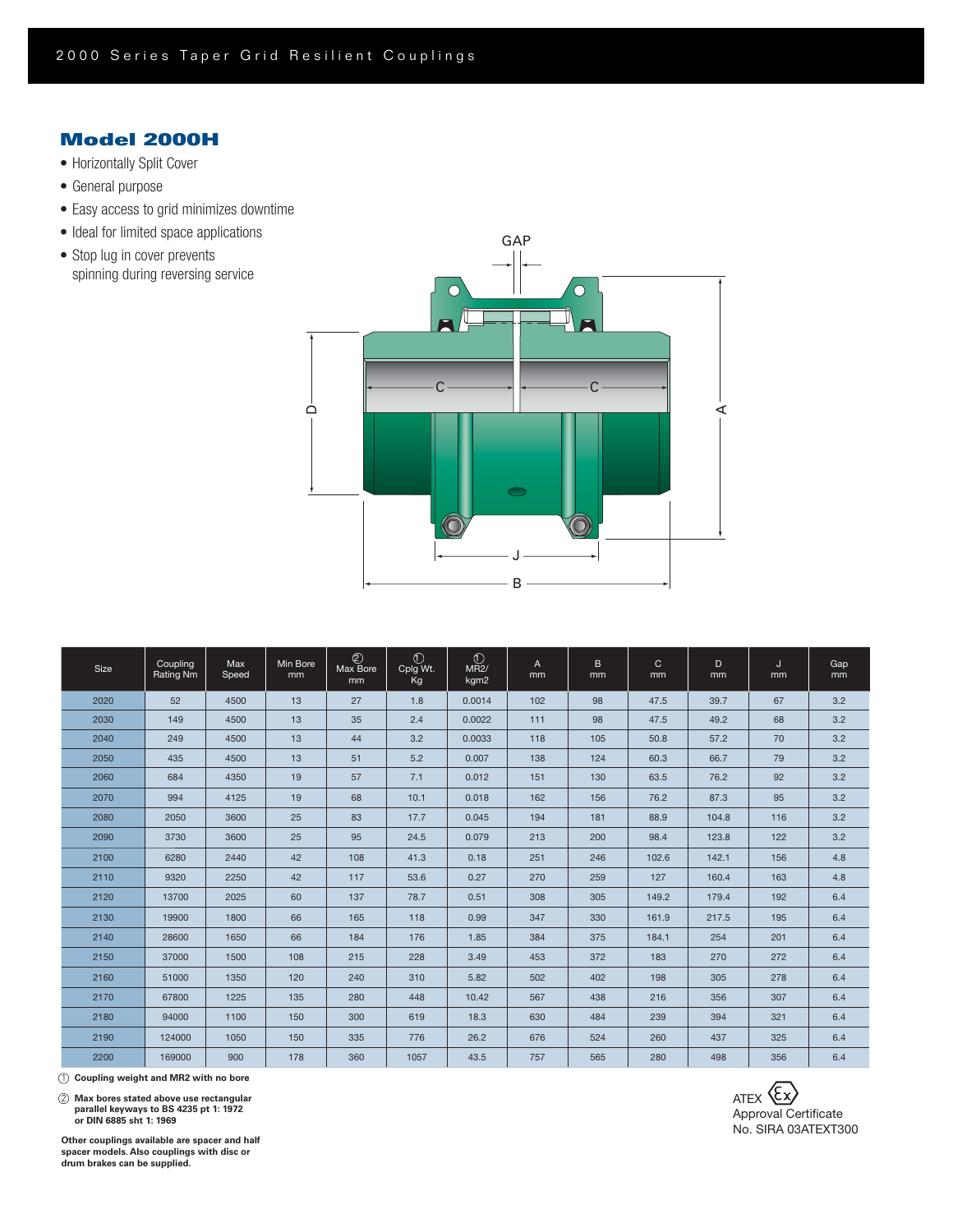# **Model 2000V**

- Vertically Split Cover
- General purpose
- Ideal for higher running speeds



| Size | <b>Coupling</b><br>Rating Nm | Max<br>Speed | Min Bore<br><sub>mm</sub> | $^{\circledR}$<br>Max Bore<br><sub>mm</sub> | $\circledD$<br>Cplg Wt.<br>Kg | $\odot$<br><b>MR2/</b><br>kgm2 | $\overline{A}$<br>mm | B.<br>mm | $\mathsf{C}$<br>mm | D<br>mm | Ë<br>mm | н<br>mm | J<br>mm | M<br><sub>mm</sub> | Gap<br><sub>mm</sub> |
|------|------------------------------|--------------|---------------------------|---------------------------------------------|-------------------------------|--------------------------------|----------------------|----------|--------------------|---------|---------|---------|---------|--------------------|----------------------|
| 2020 | 52                           | 6000         | 13                        | 27                                          | 1.6                           | 0.0011                         | 111                  | 98       | 47.5               | 39.7    | 63      | 9.5     | 24.4    | 48                 | 3.2                  |
| 2030 | 149                          | 6000         | 13                        | 35                                          | 2.2                           | 0.0018                         | 121                  | 98       | 47.5               | 49.2    | 72      | 9.5     | 25.2    | 48                 | 3.2                  |
| 2040 | 249                          | 6000         | 13                        | 44                                          | 3.0                           | 0.0027                         | 129                  | 105      | 50.8               | 57.2    | 80      | 9.5     | 26      | 51                 | 3.2                  |
| 2050 | 435                          | 6000         | 13                        | 51                                          | 5.0                           | 0.0063                         | 148                  | 124      | 60.3               | 66.7    | 97      | 13      | 31.4    | 61                 | 3.2                  |
| 2060 | 684                          | 6000         | 19                        | 57                                          | 6.7                           | 0.010                          | 162                  | 130      | 63.5               | 76.2    | 110     | 13      | 32.2    | 64                 | 3.2                  |
| 2070 | 994                          | 5500         | 19                        | 68                                          | 9.7                           | 0.016                          | 173                  | 156      | 76.2               | 87.3    | 121     | 13      | 33.8    | 67                 | 3.2                  |
| 2080 | 2050                         | 4750         | 25                        | 83                                          | 16.6                          | 0.039                          | 200                  | 181      | 88.9               | 104.8   | 149     | 13      | 44.1    | 89                 | 3.2                  |
| 2090 | 3730                         | 4000         | 25                        | 95                                          | 23.6                          | 0.072                          | 232                  | 200      | 98.4               | 123.8   | 168     | 13      | 47.3    | 96                 | 3.2                  |
| 2100 | 6280                         | 3250         | 42                        | 108                                         | 39.5                          | 0.172                          | 267                  | 246      | 102.6              | 142.1   | 198     | 16      | 60.2    | 121                | 4.8                  |
| 2110 | 9320                         | 3000         | 42                        | 117                                         | 51.9                          | 0.261                          | 286                  | 259      | 127                | 160.4   | 216     | 16      | 63.3    | 124                | 4.8                  |
| 2120 | 13700                        | 2700         | 60                        | 137                                         | 75.8                          | 0.500                          | 319                  | 305      | 149.2              | 179.4   | 246     | 16      | 73.8    | 143                | 6.4                  |
| 2130 | 19900                        | 2400         | 66                        | 165                                         | 115                           | 1.080                          | 378                  | 330      | 161.9              | 217.5   | 284     | 22      | 75.4    | 147                | 6.4                  |
| 2140 | 28600                        | 2200         | 66                        | 184                                         | 173                           | 1.895                          | 416                  | 375      | 184.1              | 254     | 322     | 22      | 78.5    | 156                | 6.4                  |

1 **Coupling weight and MR2 with no bore**

2 **Max bores stated above use rectangular parallel keyways to BS 4235 pt 1: 1972 or DIN 6885 sht 1: 1969**